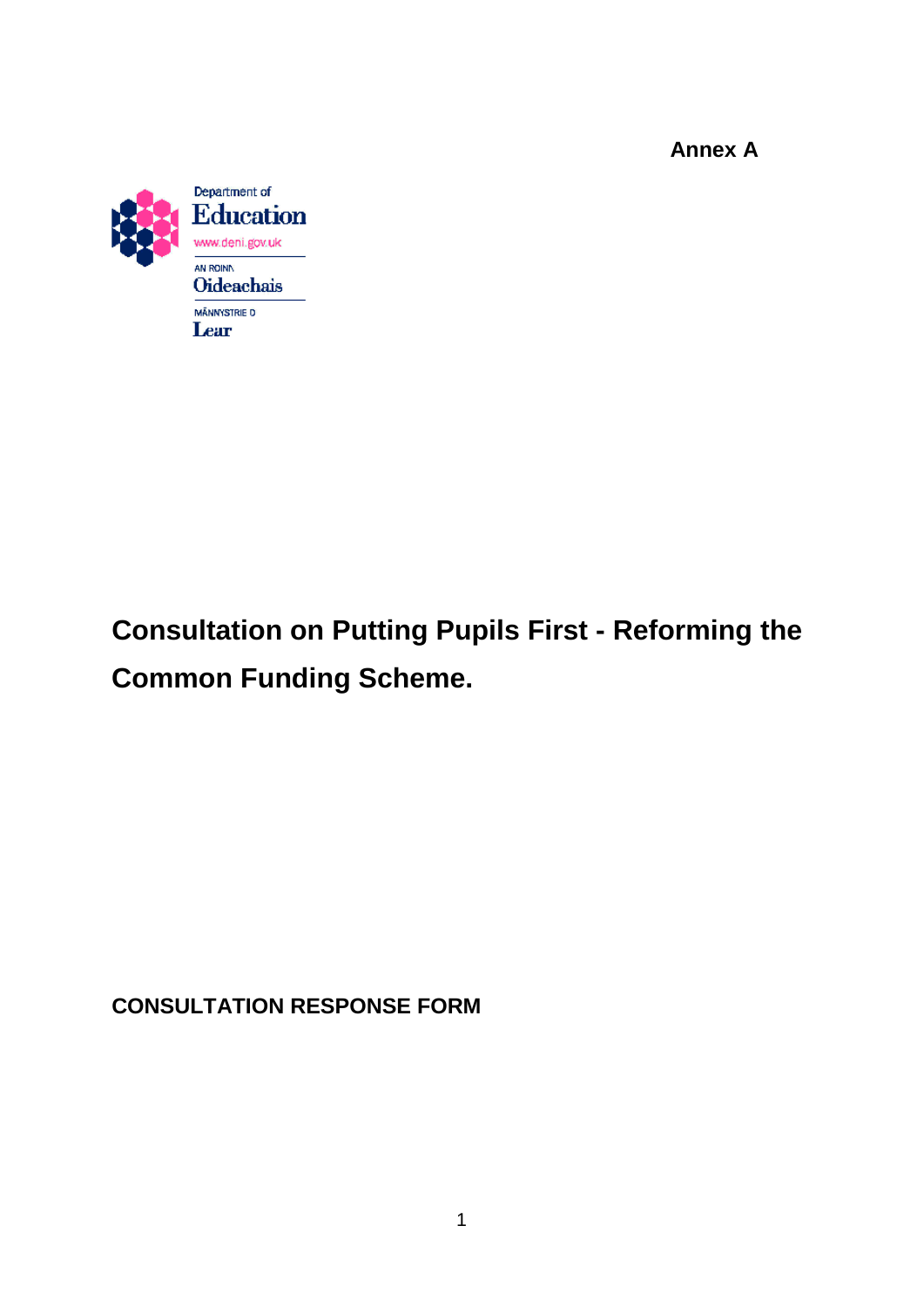## **CONSULTATION ON PROPOSED CHANGES TO THE COMMON FUNDING SCHEME**

## **THE LOCAL MANAGEMENT OF SCHOOLS**

| Name: _NI Commissioner for Children and Young People (NICCY)          |   |
|-----------------------------------------------------------------------|---|
| Please tick the box that best describes you as a respondent:          |   |
| School                                                                |   |
| Parent                                                                |   |
| Member of the public                                                  |   |
| <b>Trade Union</b>                                                    |   |
| Individual teacher                                                    |   |
| Education/sectoral support body                                       |   |
| Other organisation                                                    | X |
| If Education/sectoral support body/Organisation/Other please specify: |   |
| Name of School (if applicable):                                       |   |
|                                                                       |   |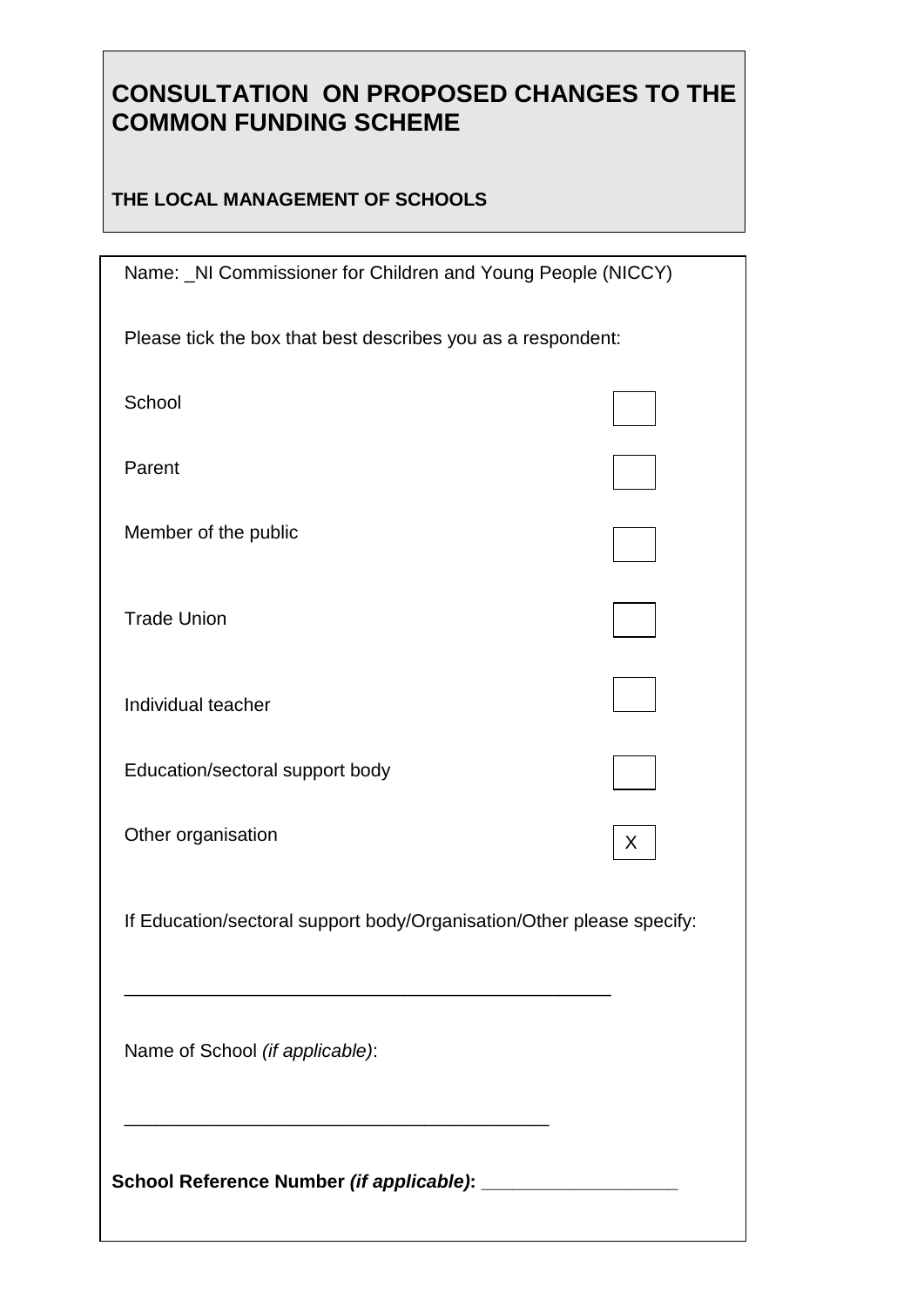## **This response form must be used by all consultees to comment on the proposals in the draft Common Funding Scheme.**

You are provided with tick box options relating to each of the consultation points on proposals for changes to the current Common Funding Scheme.

Schools should ensure that they include their school name in the box provided to enable analysis of any additional comments by sector, Funding Authority, etc.

Please note that under the current Open Government Code and the Freedom of Information Act 2005, your response to this consultation may be made available, on request, to the public.

Any queries from schools relating to this Response Form should be directed to the relevant Funding Authority. Other consultees can contact the Department directly. All contacts are detailed at the end of this document.

Please note that the closing date for responses is **Friday 18th October 2013**.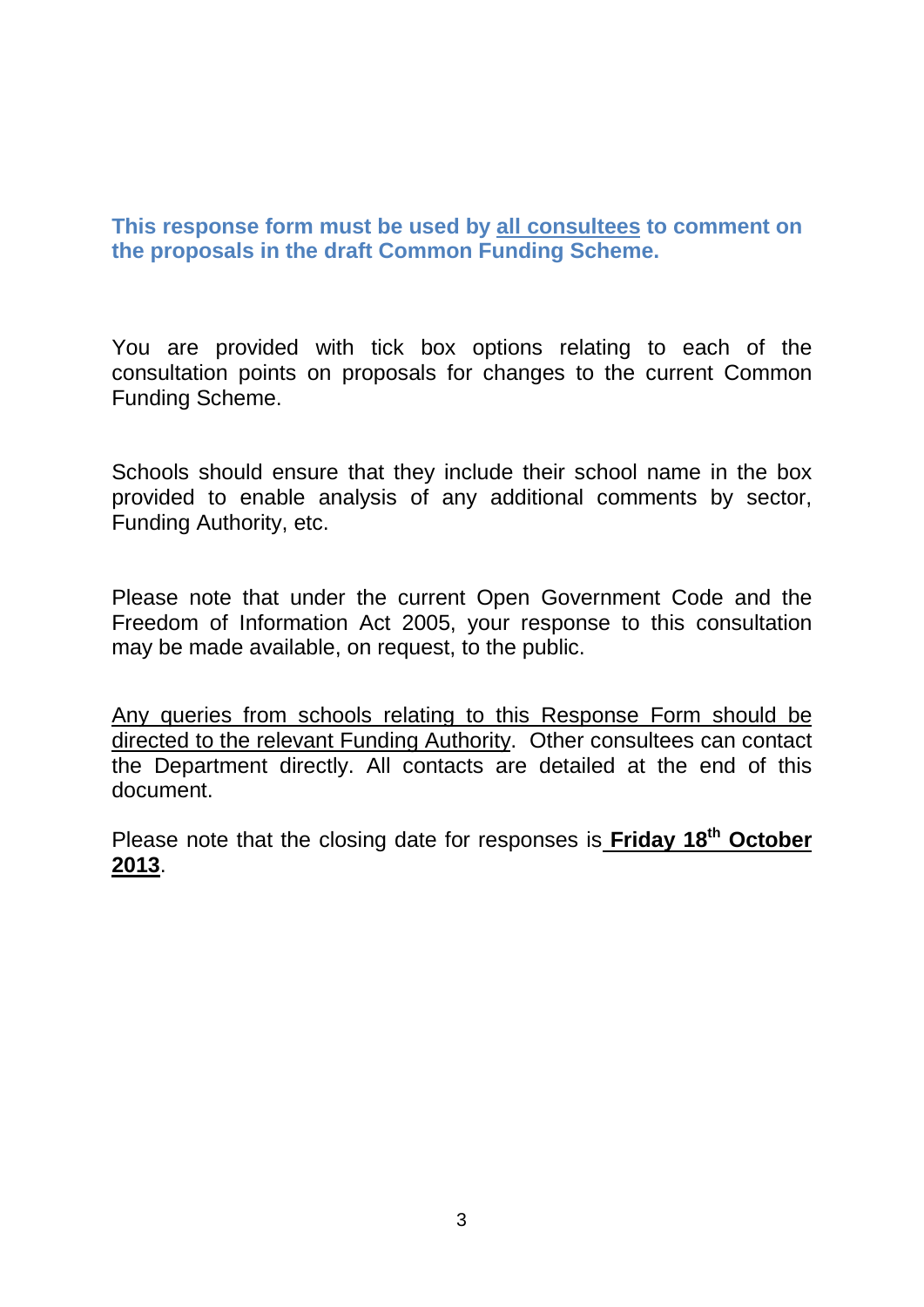#### **The following questions relate to each of the consultation points on proposals for changes to the current Common Funding Scheme**

#### **1. Principles underpinning a Revised Common Funding Scheme**

The Common Funding Scheme is already underpinned by a set of guiding principles. The independent review panel recommended that these should be amended slightly, particularly to reflect the Department of Education's focus on sustainable schools as set out in *Schools for the Future: A Policy for Sustainable Schools*.

The Department is proposing to accept the following principles as recommended by the independent review as the guiding principles that will underpin the revised Common Funding Scheme as they are fully in line with the Minister's key policy objectives, in particular raising standards, targeting social need and building a network of strong, sustainable schools. The principles are:

#### **Guiding Principles for the Common Funding Scheme**

- *Sustainable schools should be funded according to the relative need of their pupils, and in a way that enables the effects of social disadvantage to be substantially reduced;*
- *Sustainable schools should be funded on a consistent and fair basis, taking full account of the needs of pupils;*
- *The formula should support schools in delivering the curriculum;*
- *The formula should underpin and reinforce wider education policy and objectives; and*
- *The formula should be as transparent and comprehensible as possible and predictable in its outcome.*

#### **Question 1**

Do you agree that these are appropriate guiding principles for the Common Funding Scheme?

| Yes | $\mathbf{v}$ | Νo | sure<br>Nol. | view<br>NC |  |
|-----|--------------|----|--------------|------------|--|
|     |              |    |              |            |  |

#### **If you wish, please provide comments or reasons to support your answer.**

Principles 1&2 - NICCY supports the Departments decision to address the impact of social disadvantage on educational outcomes and to direct additional funding towards tackling this issue. In its response to the Review Panel last year, NICCY stated that educational expenditure should be targeted at addressing inequality of educational experience and outcomes. However, the needs of pupils across different schools in Northern Ireland are many and diverse. In placing a very significant emphasis on social need, there is a danger that the needs of other pupils will be adversely impacted.

Principle 3 - If individual schools find their budgets reduced, following implementation of the proposed revised CFS, it is unlikely this situation will support their delivery of the NI Curriculum. Indeed, where schools experience a significant reduction in their budget, they may be forced to consider teacher/non-teaching staff redundancies. Clearly this will have a negative impact on curriculum delivery as well as potentially increasing class sizes and placing teaching staff under additional pressure.

Principle 4 - The additional requirements which will be placed on schools introduced through the promotion of shared education and the review of SEN and Inclusion, as examples of two educational policies should be considered. The potential removal of funding from schools will not support them to engage in collaborative working or to provide additional support and resources which will be required through the introduction of these policies.

Principle 5 – NICCY agrees that the formula should be transparent and comprehensible and predictable in its outcome. However it is also important that accountability should be a guiding principle to ensure that additional monies are directed towards schools who are most in need and there is transparency and openness around budget spend.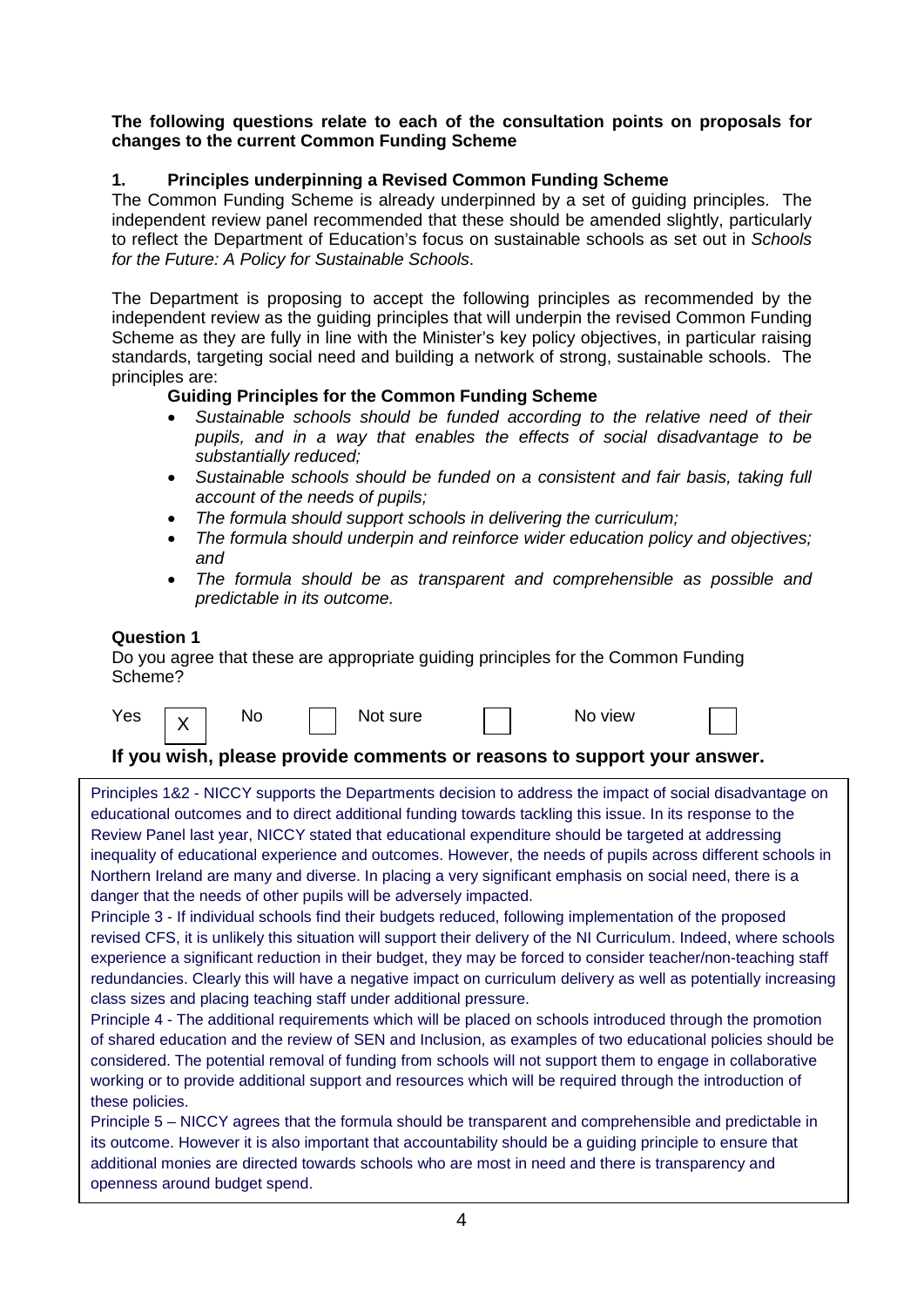## **Balance of Funding between Primary and Post Primary Schools**

#### **2. There has been considerable interest in the balance of funding between primary and post primary schools. The Review panel recommended that this balance should be kept under review.**

The Department accepts this recommendation. It notes the independent review panel's comments about the challenges faced by post-primary schools and accepts that, while a case for additional funding to support earlier intervention in early years and primary schools can be made, this should not be at the expense of post-primary schools.

In order to facilitate any future decision to delegate additional levels of funding to primary schools, the Department has developed a Common Funding Scheme that incorporates separate funding formulae: one for primary and nursery schools; and one for post-primary schools, ensuring that the total allocation for each of the phases is retained as close to the current allocation as possible. This will ensure that future funding intended either for primary/nursery schools or for post primary schools can be targeted effectively. Schools should note that their indicative high level budgets are calculated on this two separate formulae basis.

## **Question 2**

Do you support the proposal to facilitate greater targeting of future funding to education policy priorities including early intervention via the creation of two separate formulae, one for primary and nursery and one for post primary schools?



#### **If you wish, please provide comments or reasons to support your answer.**

In its evidence to the Review Panel (2012), NICCY drew attention to the under-spend in early years services as well as in primary education and called for this to be addressed. Historically, funding for early years provision in Northern Ireland has been significantly lower than for similar provision elsewhere in the UK. Save the Children research (2009) revealed that spending per child was less than a third of that for children in GB (£630 p.a. compared to £2,000 p.a.) In proposing the creation of two formulae, it will be important to monitor this closely if the proposed guiding principles of fairness, consistency and transparency are to be upheld.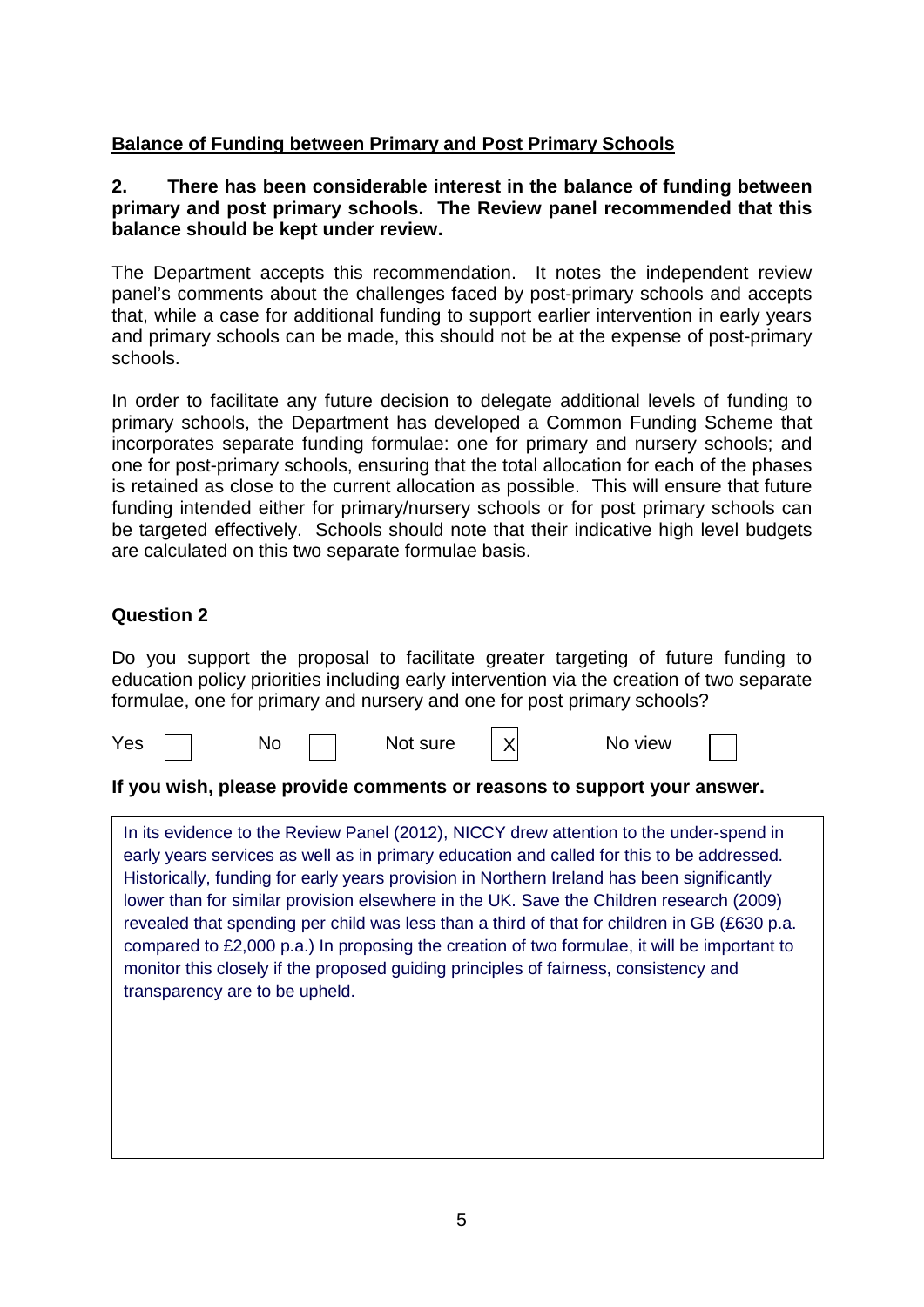## **Targeting Social Need - TSN**

**3. A key area of focus in the review of the Common Funding Scheme was the need to ensure appropriate targeting of resources to help schools provide support for young people from disadvantaged backgrounds in order to reduce the level of educational underachievement that persists and help break the link between social disadvantage and low educational outcomes.** 

The review panel recognised that pupils from socially deprived backgrounds have greater obstacles to overcome and that schools need to do more to assist them in breaking this linkage. The review panel recommended that more funding should be targeted at pupils from socially disadvantaged backgrounds.

The panel also recognised that the issues schools face in overcoming barriers created by social deprivation are significantly increased with increasing numbers of children from less affluent backgrounds. It therefore recommended that funding for socioeconomic deprivation should be weighted towards schools with significant concentrations of disadvantage to reflect the negative effects of such concentrations.

The Minister has accepted these recommendations and has also signalled his decision to apply the same eligibility criteria for free school meals for both primary and post-primary pupils from September 2014 which is expected to impact positively on around 15,000 post-primary pupils.

The proposed changes to the Common Funding Scheme include several that have a specific focus on Targeting Social Need. This section provides details of, and seeks views on, those changes.

## **3a Banding of schools according to relative levels of social disadvantage**

The independent review panel recommended the introduction of a weighted premium for social disadvantage that operated on the basis of five quintiles, ranging from very low to very high social deprivation. These quintiles, which are set out on page 111 of the independent review report, were as follows:

- Quintile 1: very low social deprivation
- Quintile 2: low social deprivation
- Quintile 3: Average social deprivation
- Quintile 4: High social deprivation
- Quintile 5: Very high social deprivation

The Department accepts the recommendation that weightings should be applied to ensure that schools with the highest proportions of free school meals entitlement among their pupils receive the most support. However, it considers that the three bandings that are part of the existing Common Funding Scheme are capable of delivering the same objective while still ensuring a level of targeted support for schools with average or lower proportions of free school meals entitlement.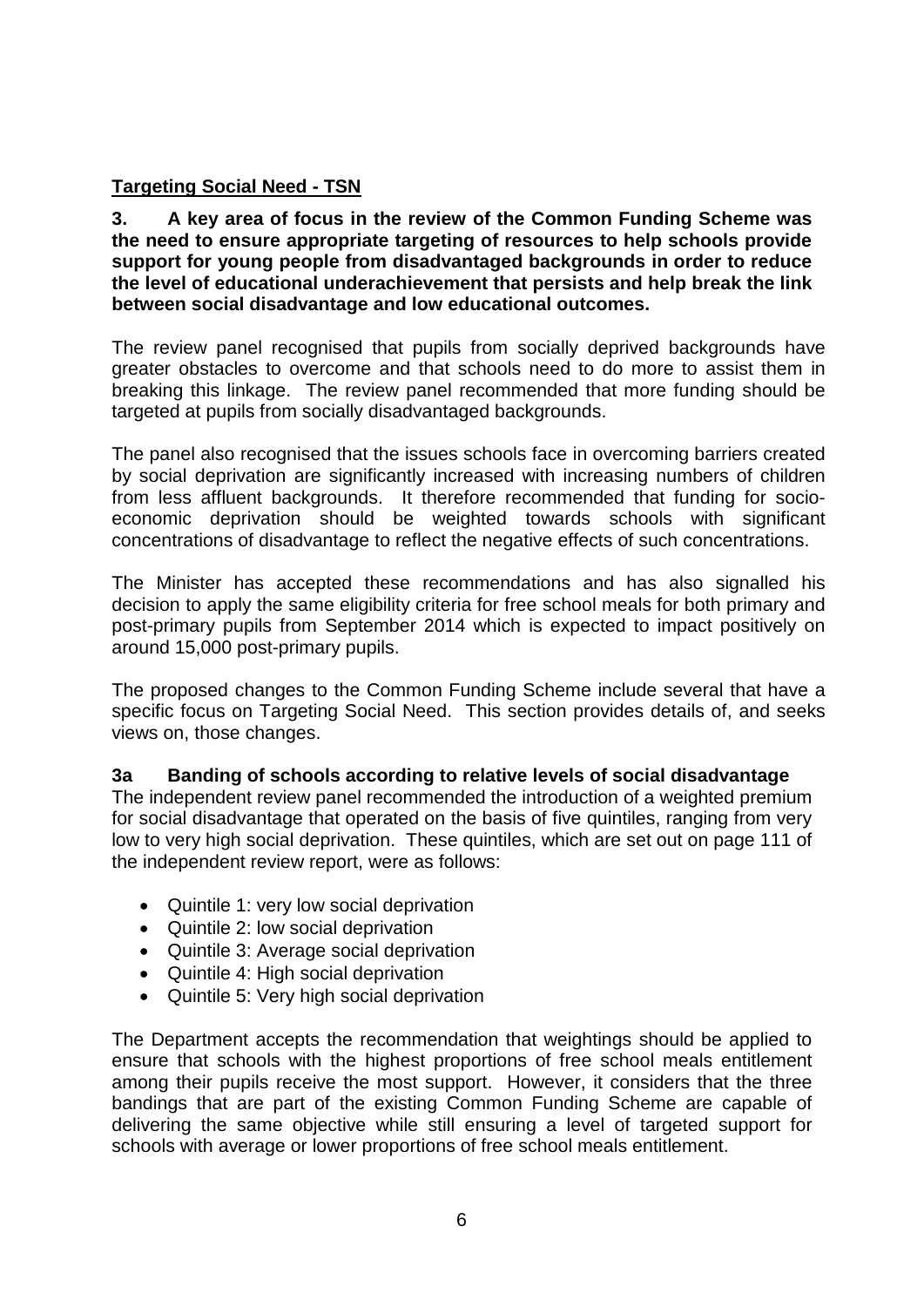Accordingly the Department is proposing to retain the current three bandings which categorise schools as follows:

- Band 1: schools with FSME levels up to and including the average level for their phase (nursery, primary or post-primary);
- Band 2: schools with FSME levels above the average but below the midpoint between the average and the highest level for their phase;
- Band 3: schools with FSME levels above the midpoint for their phase.

#### **Question 3a**

#### **Do you support the retention of the existing 3 bands for social disadvantage?**

X

 $\overline{N}$  Not sure  $\overline{N}$  No view

#### **If you wish, please provide comments or reasons to support your answer.**

The validity and robustness of FSME as an indicator for deprivation has been debated for some time. Problematic aspects are that (i) it reflects registered rather than actual eligibility - some parents prefer their children do not take FSM due to a perceived stigma and some schools encourage parents more actively than others to seek entitlement (ii) FSME does not take account of all the factors relating to deprivation and (iii) Families who are close to the eligibility threshold for FSME may experience similar disadvantage but they are not included when it is used as a proxy for deprivation. Given that FSME is regarded as a problematic indicator, NICCY would suggest that DE considers the recommendation of the Independent Review Panel to pilot other measures, e.g. NISRA areas of social deprivation or considering measures employed in other countries. NICCY believes that funding would be targeted more appropriately and effectively to those experiencing the greatest levels of social need if the five quintile system proposed by the Review Panel were employed, as this disaggregates different levels of need from very low to very high.

#### **3b Additional funding for social disadvantage**

The Education Minister has also indicated his intention to inject an additional £10m into the ASB for the 2014-15 year targeted specifically at social deprivation. This additional funding has been split on a per pupil basis between the nursery/primary CFF and the post primary CFF in recognition that when the same eligibility criteria for FSME are applied to all phases the uptake in claimants is very similar.

The Department proposes that this additional TSN funding should be directed at those schools in the top TSN banding.

#### **Question 3b**

**Do you support the allocation of this additional TSN funding to provide additional support for those schools in Band 3 that have the highest levels of free school meals entitlement?**

| Yes | No | Not sure | , view<br>ΝO |
|-----|----|----------|--------------|
|     |    |          |              |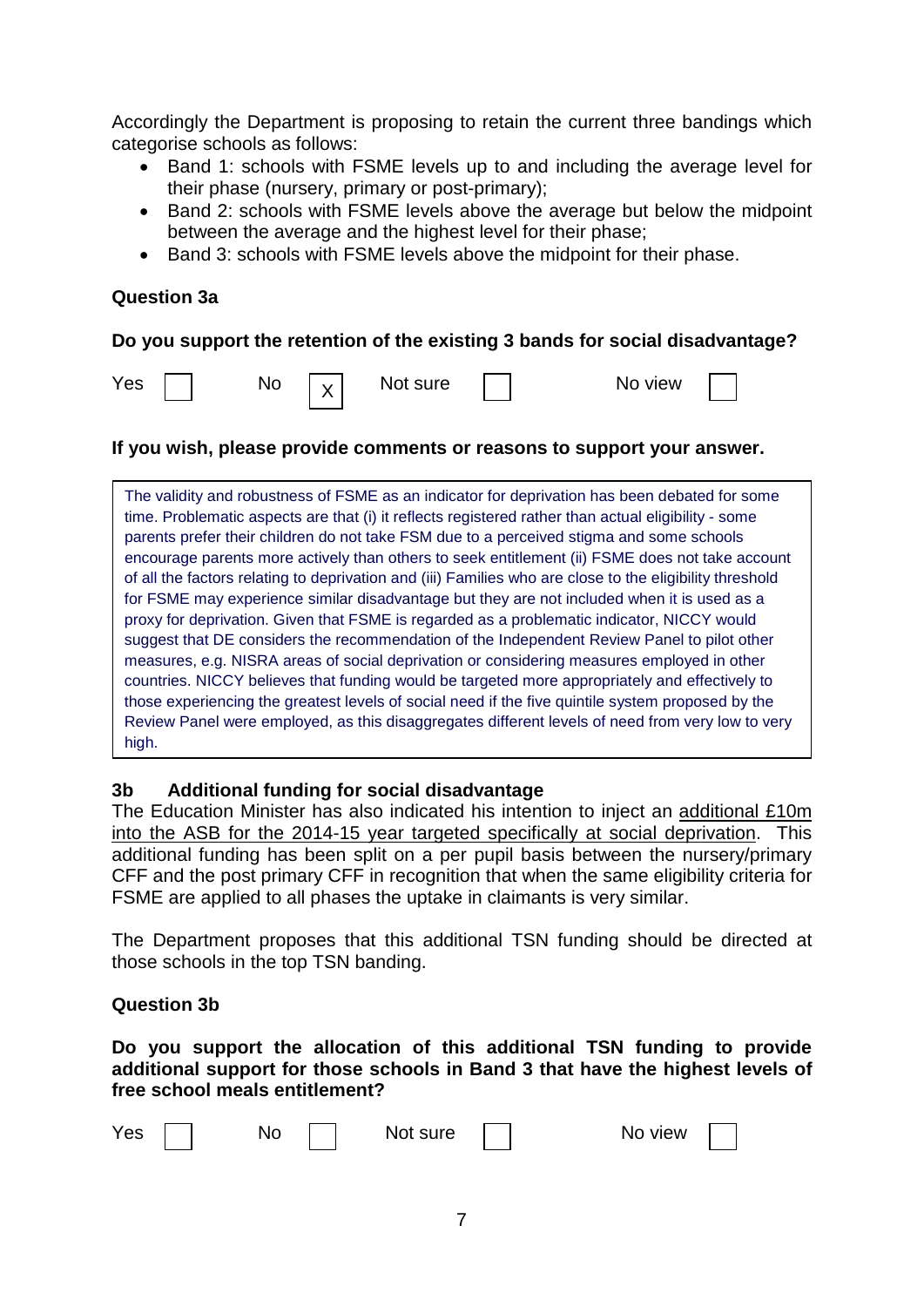**If you wish, please provide comments or reasons to support your answer.**

See response to 3b

## **3c Future funding for social disadvantage**

The Minister has indicated that he is likely, in the future and as funds become available, to continue to target additional funds to support pupils entitled to free school meals and, particularly, schools that serve our most disadvantaged communities (as measured by the proportions of pupils enrolled in schools who are entitled to free school meals).

Currently the Common Funding Scheme indicates that the Department will consult where it intends to make changes in the operation of formula factors, including the introduction of new factors or the removal of existing factors.

The Department is signalling its intention to continue to target additional funding that becomes available for delegation to schools specifically towards those factors within the Common Funding Formula which help break the link between social disadvantage and educational underachievement. It proposes therefore to amend the wording in paragraph 1.12 of the current Scheme to make this direction of travel clear and to treat TSN funding in the same way in which the Scheme currently deals with the annual revision of formula cash values/weightings, for example to reflect inflation.

An outcome from this change is that the Department would be able to take decisions to provide additional delegated funding for social disadvantage quickly and without the need to burden schools with additional consultation. For this reason, it wishes to set out its position on targeting funding for social disadvantage via the Common Funding Scheme clearly and to seek the views of schools and others.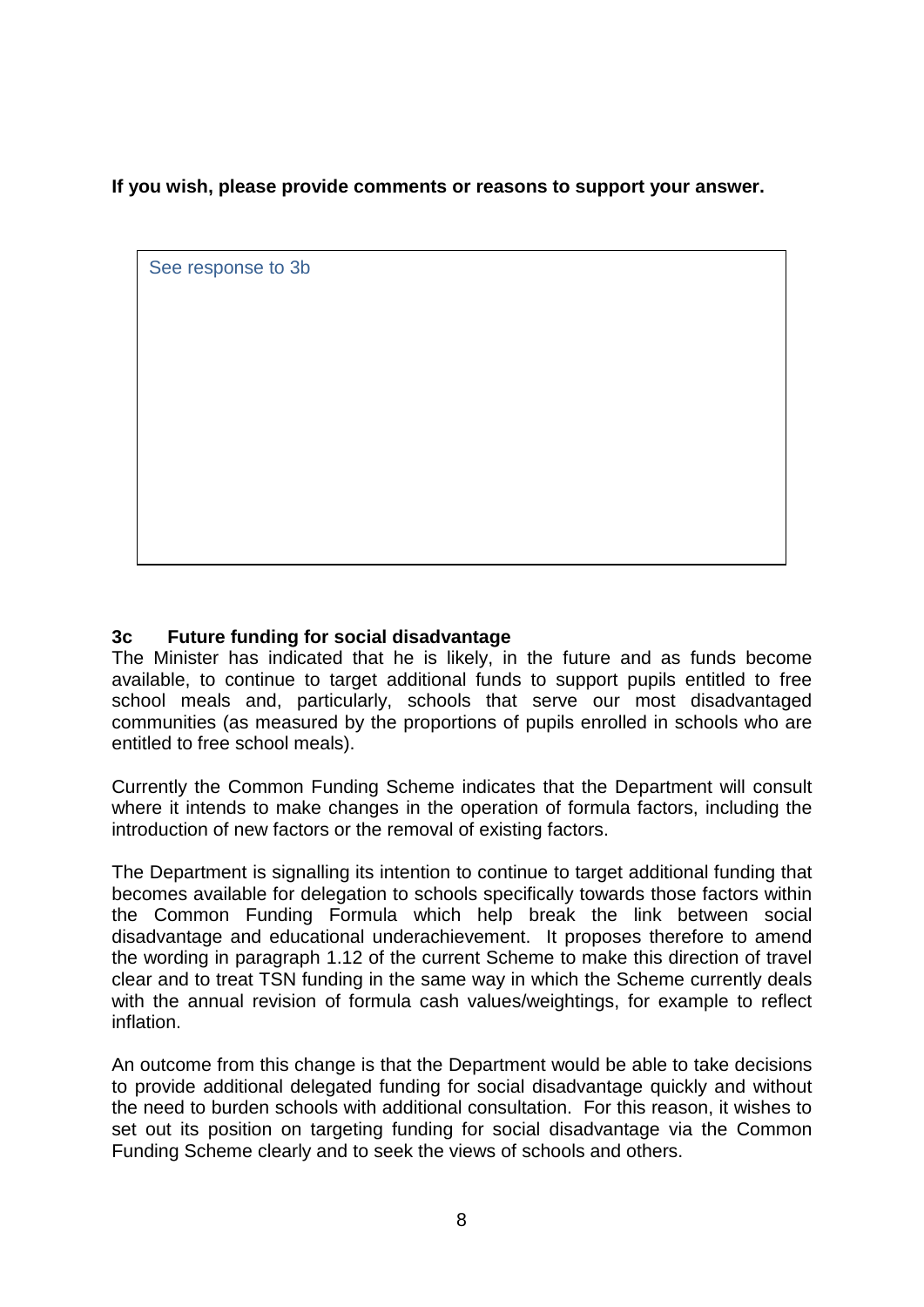## **Question 3c**

Do you accept the rationale for making this change to the Common Funding Scheme to allow more rapid funding responses to support TSN?

| Yes | $\cdot$ |  |  | Not sure |  | No view |  |  |
|-----|---------|--|--|----------|--|---------|--|--|
|-----|---------|--|--|----------|--|---------|--|--|

#### **If you wish, please provide comments or reasons to support your answer.**

In its response to the Review Panel last year, NICCY identified a range of groups of children and young people who are at risk of experiencing considerable educational disadvantage. This includes children living in poverty and Protestant boys in lower socio-economic groups. It also includes Traveller children, LGB and T young people, black and ethnic minority children and young people, children with English as an additional language, children within the justice system, looked after children, young people with caring responsibilities and children with disabilities or special educational needs. As highlighted earlier, NICCY strongly supports the Department's proposal to target funding towards supporting children and young people affected by economic disadvantage, however this should not have a detrimental impact on the educational experience of other children and young people with particular needs. NICCY believes that funding should be effectively targeted to address all inequalities in educational outcomes. It is also important to note that in effectively addressing social need, a variety of factors, including school leadership, human resourcing, effective planning and parental participation all play an important role in improving outcomes.

#### **3d Targeting Social Need – Educational Attainment**

Within the current Common Funding Scheme, Targeting Social Need has an educational attainment element as well as a social deprivation element. The educational attainment element of TSN recognises the extra support required by pupils performing below the expected level for their age, regardless of social background.

For post primary schools, the measure used is attainment at Key Stage 2 (or Key Stage 3 for Senior High schools). Funding via this factor is designed to assist post primary schools in meeting the educational needs of pupils who transfer into postprimary schools having attained below the expected level for their age. This support recognises that post primary schools face additional challenges in helping these young people achieve to their full potential.

The Department is proposing that this element remains unchanged for post primary schools.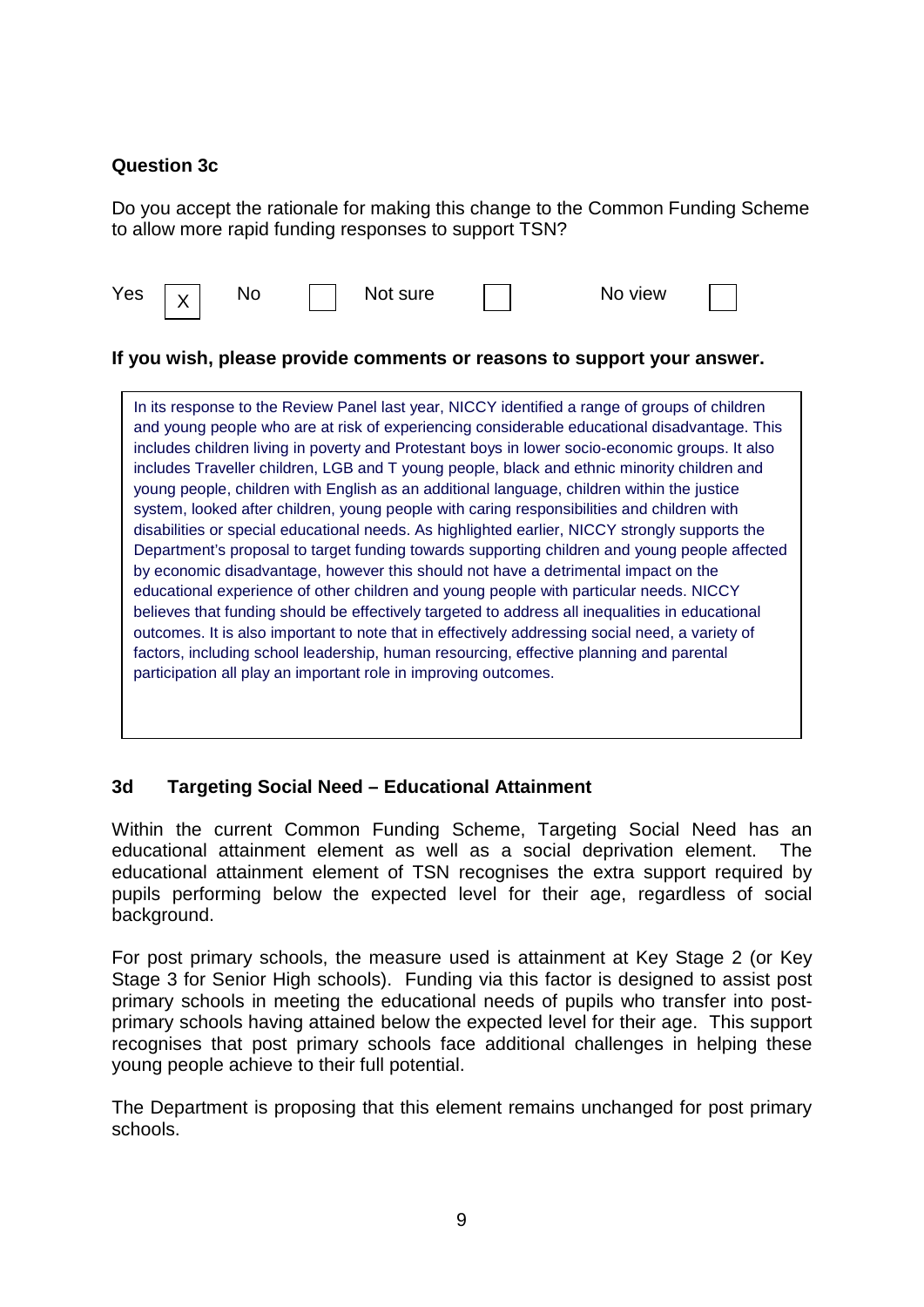In primary schools funding under this element is currently not linked to actual pupil attainment. Under the current Common Funding Scheme, approximately half of the available funding is allocated using Free Schools Meal Entitlement as an indicator with the other half allocated on a per pupil basis.

Given the very high correlation between social deprivation and educational outcomes the Department is proposing to allocate all this funding under the social deprivation element. The Department has kept the resultant increase in social deprivation funding within the primary school phase.

#### **Question 3d**

Do you agree with the proposal that, given the very strong link between social deprivation and educational attainment, funding previously allocated to primary schools under the Educational Attainment element of TSN will in future be allocated using only FSME as an indicator under the social deprivation element of TSN?

|     | Yes $\vert \ \ \vert$ | $\mathsf{No}$ | Not sure     | No view                                                                            | $\mathsf{X}$ |
|-----|-----------------------|---------------|--------------|------------------------------------------------------------------------------------|--------------|
|     |                       |               |              | If Yes, do you agree that this money should be retained within the primary sector? |              |
| Yes |                       | <b>No</b>     | Not sure $ $ | No view $ x $                                                                      |              |

 $X<sub>1</sub>$ 

#### **If you wish, please provide comments or reasons to support your answer.**

NICCY recognises the obvious merits of directing funding towards pupils who are experiencing social disadvantage, as highlighted in its responses to previous questions. However while social disadvantage is clearly a significant contributing factor towards educational underachievement, there are other relevant factors. Allocating all funding under the social deprivation element may have a negative impact on the educational outcomes for pupils not perceived as social disadvantaged but who are experiencing other challenges in their learning.

It is therefore important that in seeking to address social inequality that the revised CFS does not create or exacerbate other inequalities in provision.

#### **3e Increased Accountability for TSN funding**

In providing additional funding targeted to mitigate the impact of social disadvantage and its correlation with educational underachievement, the independent review panel highlighted the need to ensure that there was appropriate accountability for the outcomes schools achieved with this additional funding.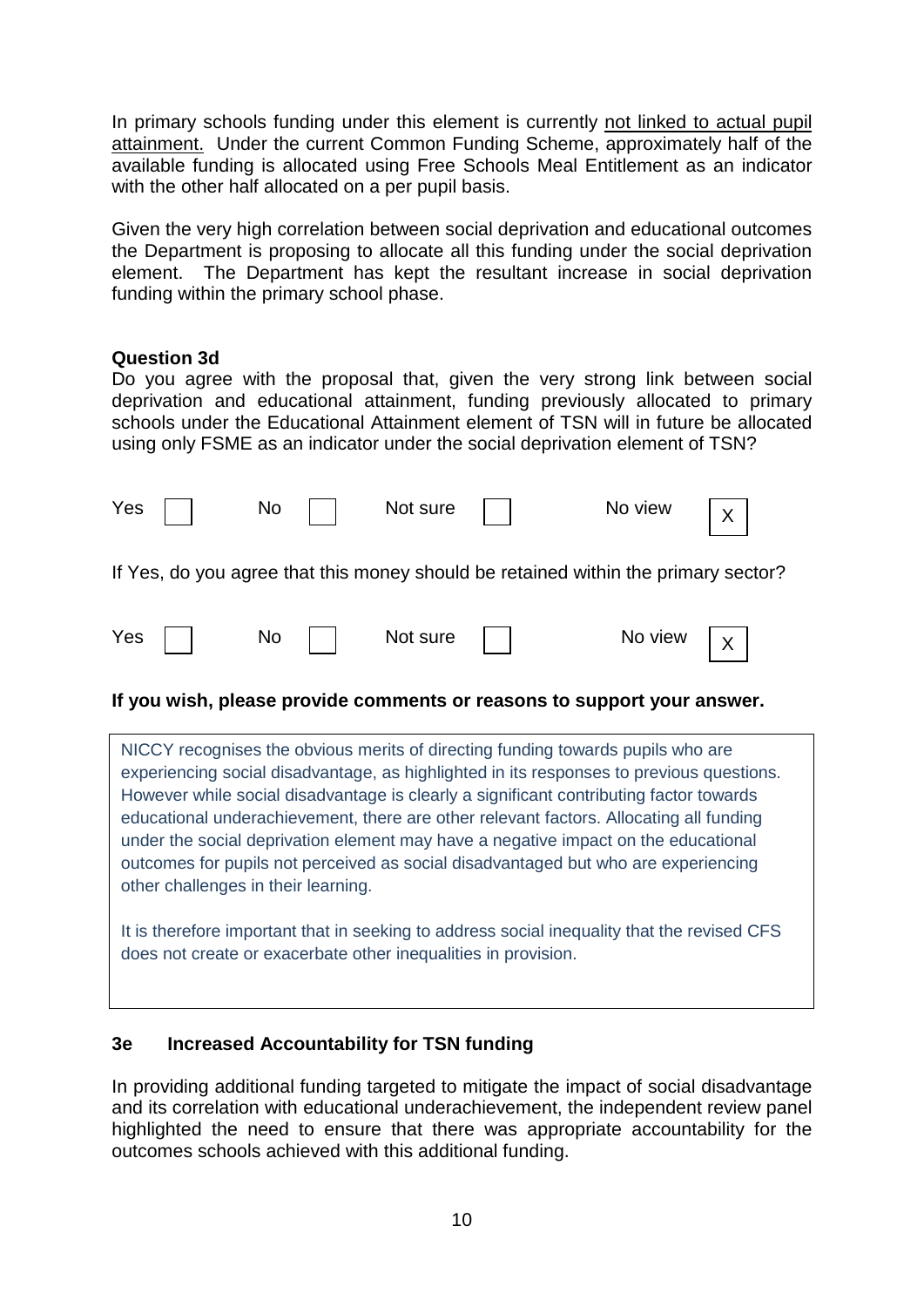The Education Minister has made clear that he is committed to allowing schools the flexibility and freedom to take decisions on how best to use this funding to meet the educational needs of pupils from socially disadvantaged backgrounds. However, he has also signalled the need to ensure robust accountability for the outcomes they deliver for those pupils with this additional funding.

The Department is therefore proposing that all schools that receive significant additional funding via the social disadvantage/TSN factors in the Common Funding Formula will be required, as a condition of drawing down this funding, to provide details of how they plan to use the funding to improve outcomes for pupils and to demonstrate that outcomes have been improved. The Department will be undertaking some further work in the months ahead, and in consultation with school governors and principals, to determine the best means for ensuring an appropriate level of accountability including via the School Development Plan. At this stage, however, the Department would welcome views on the principle of linking additional TSN funding with additional accountability for outcomes.

## **Question 3e**

Do you agree that the Department should link availability of additional TSN funding to accountability at school level for the outcomes achieved by the group of pupils who will attract the additional social deprivation monies?



## **3f Additional Social Deprivation Premium for Looked After Children.**

There is very strong evidence to show that the educational outcomes for children in care (also referred to as 'Looked After Children') are extremely poor. These children often face multiple barriers to learning.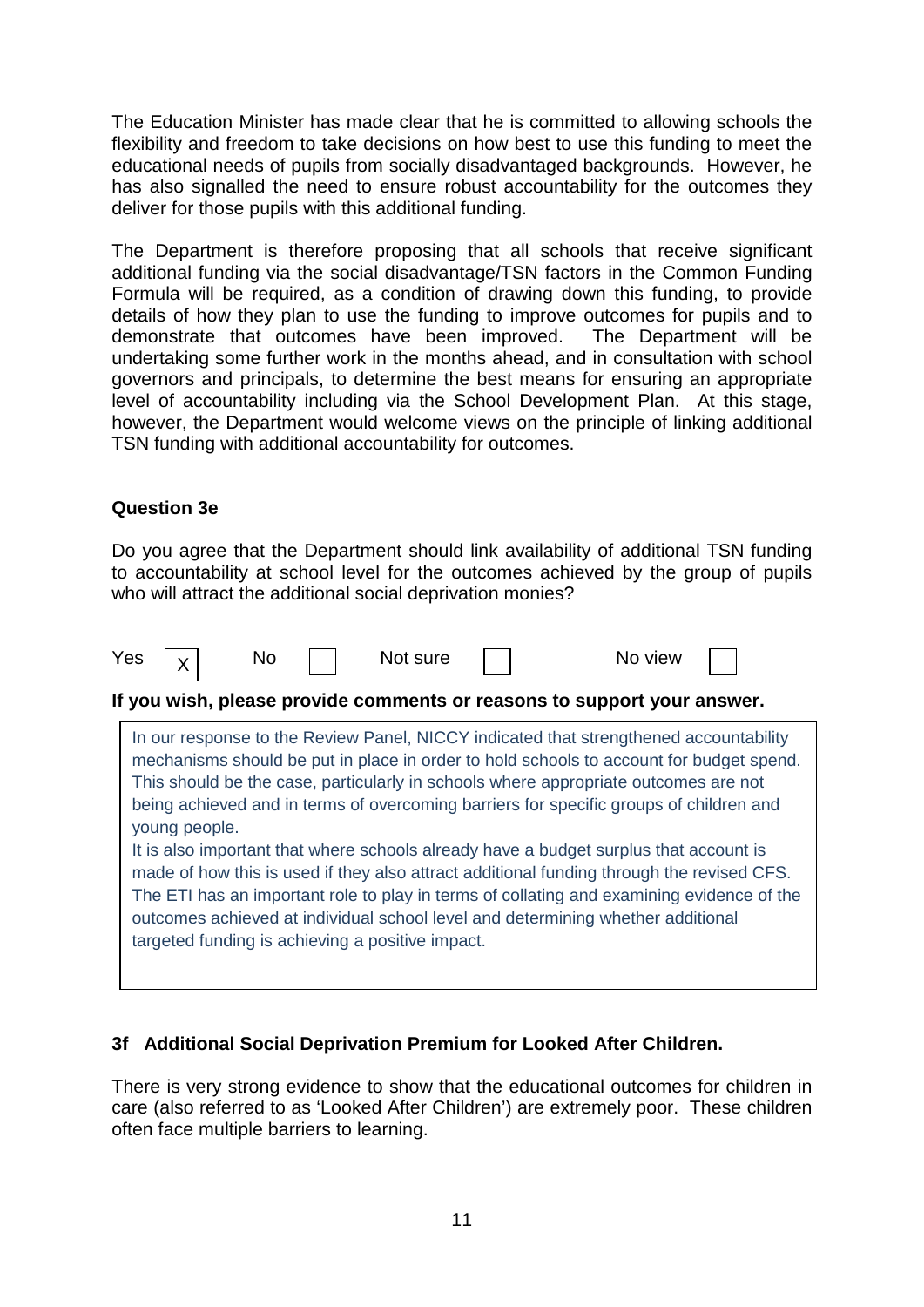The independent review panel felt that it was a significant anomaly that this very disadvantaged group of children was not directly supported within the current funding scheme. It proposed that in future Looked After Children should attract a premium through the CFF with the same weighting as that of Traveller and Roma children.

The Department has accepted this recommendation and proposes that each full time pupil designated in the school census as being a 'looked after child' will generate an additional allocation for the school equivalent to 0.5 of the basic AWPU cash value. Part-time pupils will be weighted at 0.25.

#### **Question 3f**

Do you agree with the proposal that an additional premium should be included within the Common Funding Formula for Looked After Children?

| Yes | $\cdot$<br>. . | NO | Not sure | ว view<br>INO. |  |
|-----|----------------|----|----------|----------------|--|
|     |                |    |          |                |  |

#### **If you wish, please provide comments or reasons to support your answer.**

Looked after Children are at particular risk of experiencing educational advantage. NICCYs Review of Childrens Rights in Northern Ireland - Childrens Rights: Rhetoric or Reality (2009) highlighted the poorer levels of educational attainment for these young people also noting that they are more likely to have a statement of SEN and to experience school suspension or expulsion than other pupils who are not looked after. Of the children who left care in 2009/10, only 17% achieved 5 or more GCSEs (Grades A\*-C) compared with over 70% of general school leavers and 43% left care with no qualifications at all.

NICCY highlighted this group of young people in its submission to the Review Panel last year. Again, it is important to emphasise that the particular needs of other vulnerable groups of young people, mentioned in earlier questions should also be taken into account.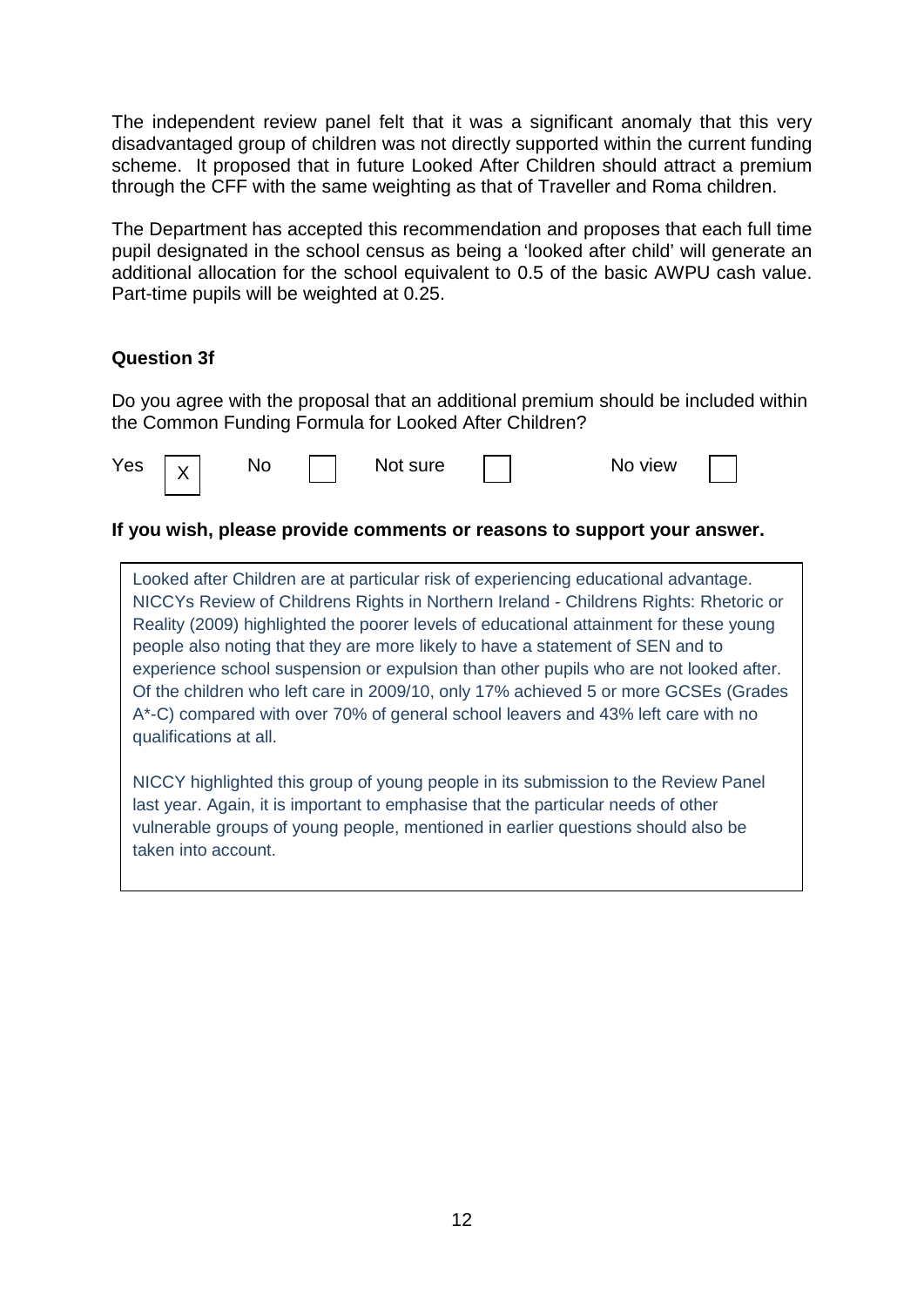## **4. Other changes to the Common Funding Scheme**

#### **4a Sports and Premises Factor**

The independent review panel identified the importance of ensuring that the Common Funding Scheme is designed in a manner that reflects the Education Minister's focus on putting pupils first. Its recommendations included a focus on ensuring that a reformed Common Funding Formula would distribute as much funding as possible according to pupil rather than institutional needs. It recommended that funding currently allocated via both the Sports and Premises factors in the current Common Funding Formula should be allocated purely on a per pupil basis thus increasing the cash value of the Age Weighted Pupil funding.

The Department is proposing to make changes to the Common Funding Scheme that will see these factors removed and the funding that is currently allocated through them reallocated as per pupil funding within each phase.

#### **Question 4a**

Do you agree with the proposal that the Sports and Premises factors should be removed from the CFF and the monies previously allocated under these factors be allocated on a per pupil basis within each phase?





#### **If you wish, please provide comments or reasons to support your answer.**

Evidently school estates vary considerably. It is important that pupils attending schools with older, less energy efficient accommodation are not disadvantaged over those occupying more modern and energy efficient premises. Where school managers have to draw considerable funds to manage and upkeep school premises, this will direct monies away from other educational resources. According to the principles of the CFS, the formula should reflect relative need, it is therefore important that the formula recognises the differences in school estates and the level of funding required to manage their upkeep.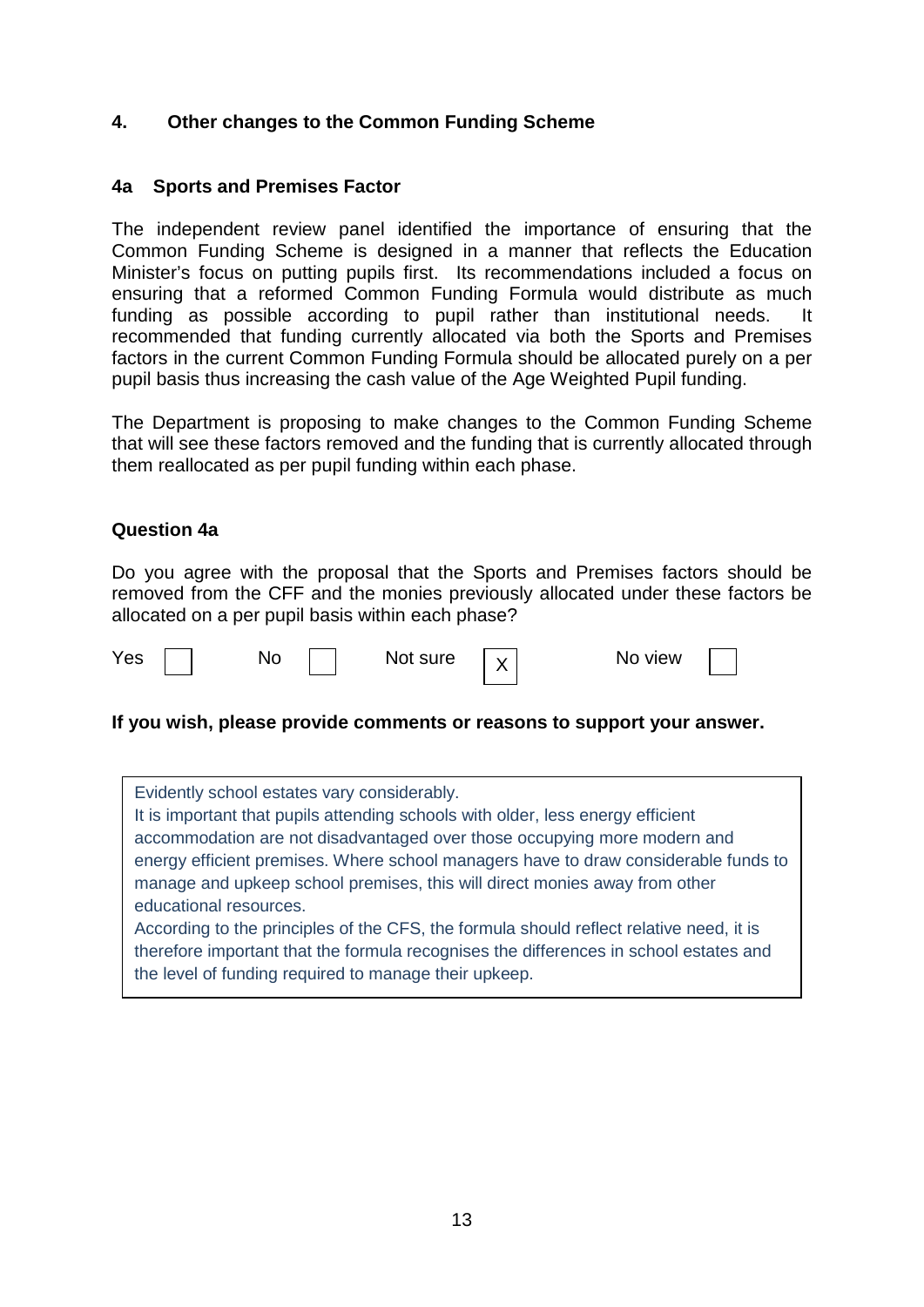#### **4b VAT Factor**

Currently, Education and Library Boards can reclaim Value Added Tax (VAT) on behalf on maintained and controlled schools but voluntary grammar (VG) and grant maintained integrated (GMI) schools must pay VAT and are unable to reclaim this. The independent review panel recommended that the Department should explore this issue with HMRC and that, in the interim, voluntary grammar and grant maintained integrated schools should be able to reclaim actual VAT costs from their Funding Authority.

The Department has accepted the need to explore the current anomaly as regards liability for VAT and will be pursuing this with HMRC. In reforming the Common Funding Scheme, it is proposing to accept the wider recommendation and to remove from the Common Funding Formula the funding normally allocated to VG and GMI schools for VAT and, instead, put in place arrangements that will allow for the direct repayment to schools of approved VAT costs, pending the outcome of discussions with HMRC on the appropriateness of their current VAT status. Implementation of this proposal will also be dependent on putting in place appropriate and workable arrangements to meet approved VAT costs outside the formula.

## **Question 4b**

Do you agree that VAT monies should, if possible, be removed from the funding formula and VG and GMI schools be reimbursed directly for approved VAT costs?

| Yes | No | Not sure | o view<br>NC |
|-----|----|----------|--------------|
|-----|----|----------|--------------|

#### **If you wish, please provide comments or reasons to support your answer.**

#### **4c Amalgamation Premium**

In providing its views on the make up of a reformed Common Funding Formula, the independent review panel recommended that the Formula should include an 'amalgamation premium'. This recommendation was in response to concerns raised by schools and managing authorities about the financial difficulties that some schools face when amalgamating and was also designed to introduce a degree of incentive to facilitate amalgamation as an option to improve the educational experience for pupils attending potentially unsustainable schools.

The Department can see value in such a move but also recognises that the circumstances that apply to individual schools which amalgamate will vary significantly. It may be, therefore, that a formulaic approach to allocating funding to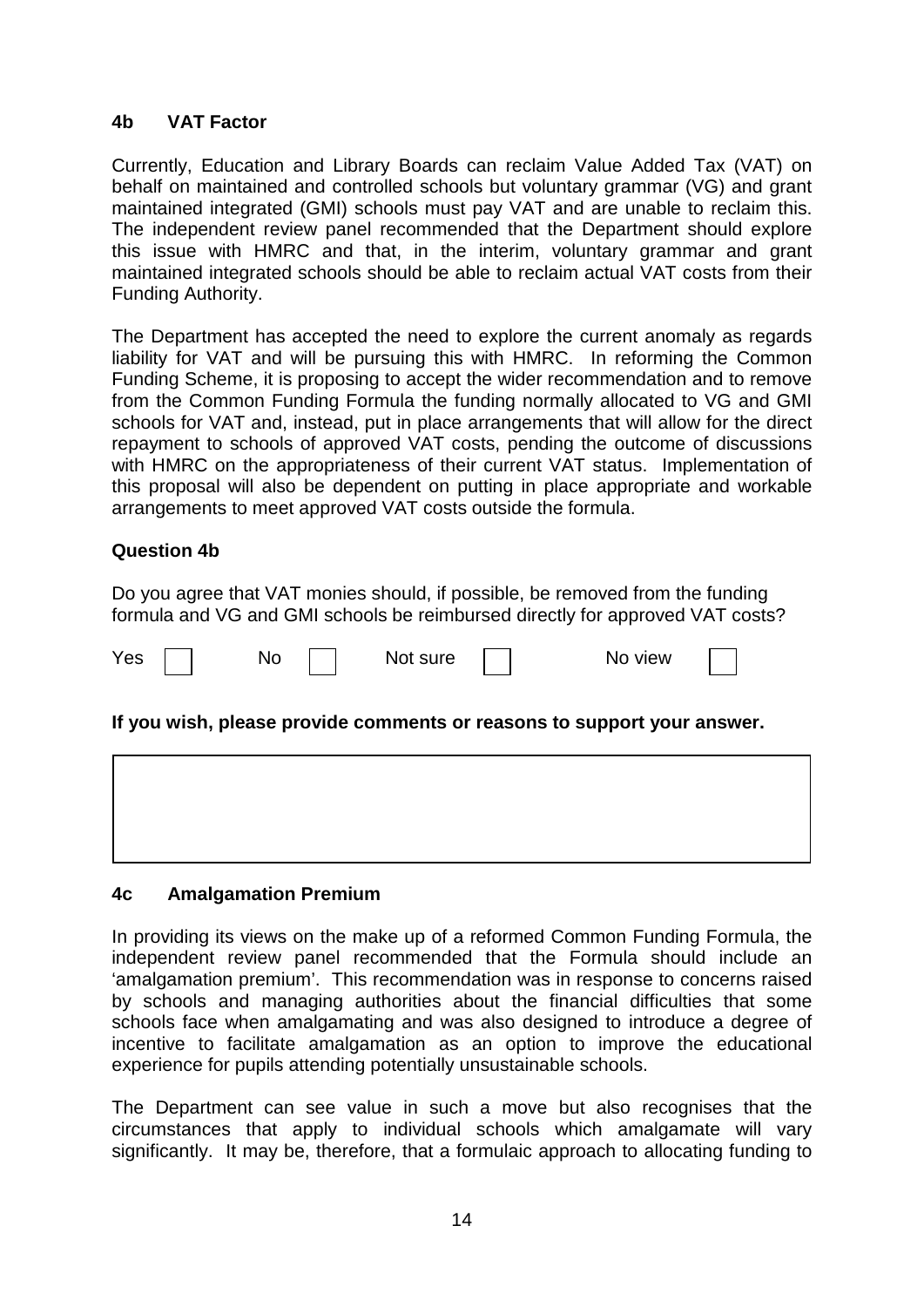support amalgamation would not be the best approach. We would welcome your views on this aspect.

Additionally, the review panel recommended that any amalgamation premium should be equivalent to approximately £100 per pupil per annum in the first year following amalgamation and should continue, reducing by 20% each year, over a 5 year period from the school year in which the amalgamated school opened. The Department would also be interested to hear schools' views on whether a 5 year period is appropriate.

#### **Questions 4c**

Do you support the introduction of an 'amalgamation premium' as proposed by the independent review panel?

| Yes                                                                                                                                                                                                                                                                                                                                                        |                                                                                                                                                                                                                                                                                                       | No        |  | Not sure |  | No view                                                                         |  |  |
|------------------------------------------------------------------------------------------------------------------------------------------------------------------------------------------------------------------------------------------------------------------------------------------------------------------------------------------------------------|-------------------------------------------------------------------------------------------------------------------------------------------------------------------------------------------------------------------------------------------------------------------------------------------------------|-----------|--|----------|--|---------------------------------------------------------------------------------|--|--|
|                                                                                                                                                                                                                                                                                                                                                            | Common Funding Formula?                                                                                                                                                                                                                                                                               |           |  |          |  | Are you of the view that such a premium would most appropriately sit within the |  |  |
| Yes                                                                                                                                                                                                                                                                                                                                                        | x                                                                                                                                                                                                                                                                                                     | <b>No</b> |  | Not sure |  | No view                                                                         |  |  |
|                                                                                                                                                                                                                                                                                                                                                            | Would a 5 year period over which tapered funding would be provided, be an<br>appropriate length of time?                                                                                                                                                                                              |           |  |          |  |                                                                                 |  |  |
| Yes                                                                                                                                                                                                                                                                                                                                                        | No: too long<br>No: too short<br>Not sure<br>No view<br>X<br>If you wish, please provide comments or reasons to support your answers.                                                                                                                                                                 |           |  |          |  |                                                                                 |  |  |
|                                                                                                                                                                                                                                                                                                                                                            |                                                                                                                                                                                                                                                                                                       |           |  |          |  |                                                                                 |  |  |
| The amalgamation of schools can bring many challenges and difficulties for school<br>managers, staff, pupils and parents. Given the current area-based planning proposals<br>which will involve a reconfiguration of school provision and potentially include school<br>amalgamations, it is important that provision is made for this in the revised CFS. |                                                                                                                                                                                                                                                                                                       |           |  |          |  |                                                                                 |  |  |
|                                                                                                                                                                                                                                                                                                                                                            | As DE notes, the individual circumstances surrounding schools which amalgamate will<br>vary significantly, therefore while provision may be made within the CFS this should<br>not preclude the option of additional monies being made to schools to support them<br>through an amalgamation process. |           |  |          |  |                                                                                 |  |  |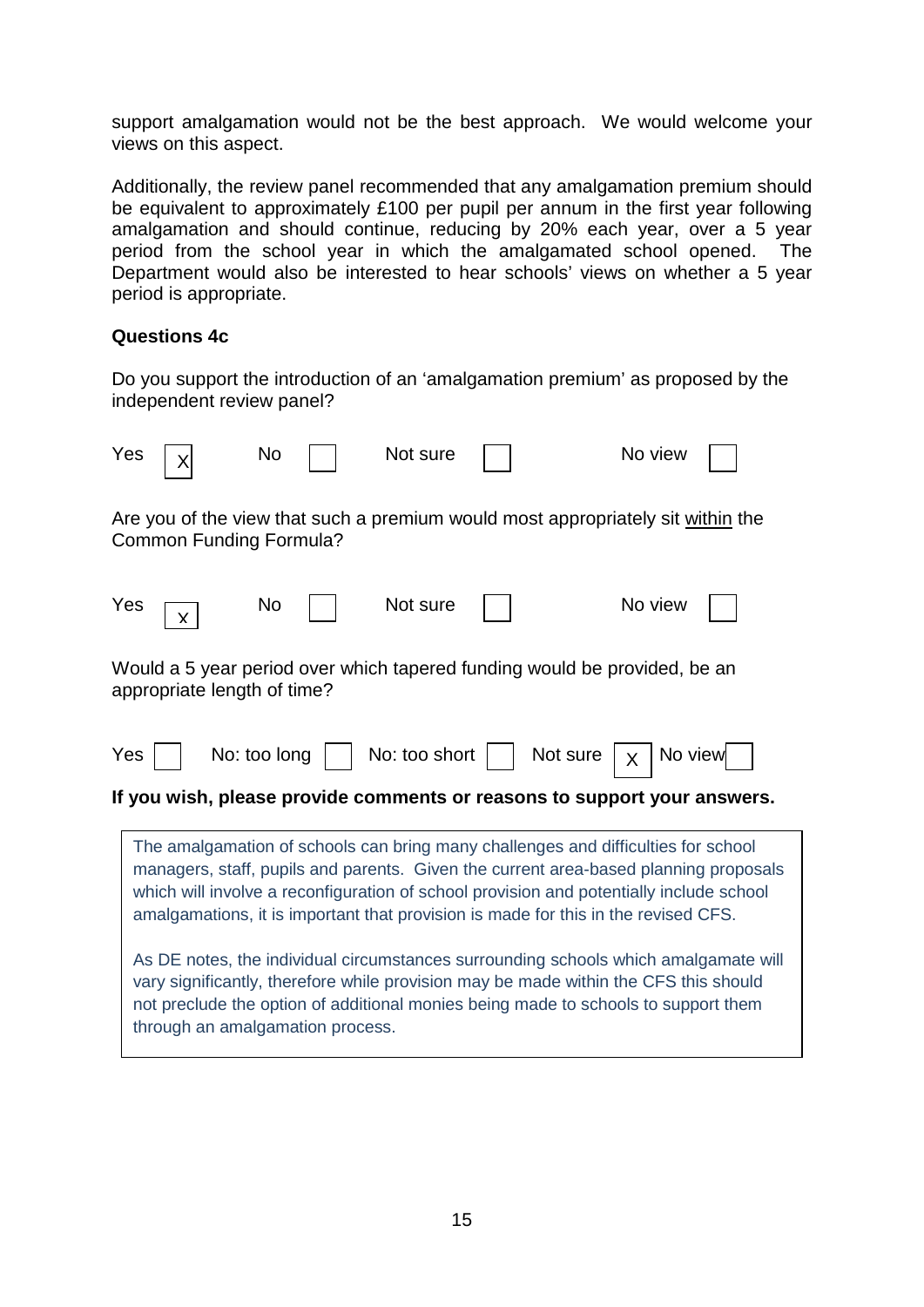#### **4d Support for Irish Medium Schools and Units**

The independent review panel recognised the additional costs faced by Irish Medium (IM) schools, linked to the provision of resources and curricular development in Irish, and felt that these additional costs should be reflected in funding allocations. It therefore recommended that a premium should be provided for Irish Medium schools within the Formula.

The panel proposed, (see page 114 of the Report), that the current support funding for both primary and post primary Irish Medium units be added to the funding allocated for Irish Medium curricular support, and it further recommended that this combined funding should be allocated as a flat rate per pupil. No distinction was made between pupils in Irish Medium units or schools or between those in primary or post primary education.

Whilst accepting the need for additional support for Irish Medium education, the Department believes that the current method for supporting IM schools and units, outlined in 3.66 – 3.69 of the current Common Funding Scheme better recognises the differing additional costs inherent in running an IM unit and an IM school as well as the differing costs inherent at different phases of education.

The Department is therefore proposing to retain the current support factors for IM education.

#### **Questions 4d**

X

#### **Do you support the retention of the existing Irish Medium support factors?**

| ×<br>×<br>$-$<br>v. |
|---------------------|
|---------------------|

No Not sure No view

#### **If you wish, please provide comments or reasons to support your answers.**

NICCY recognises the particular challenges facing IM schools in the production of appropriate educational materials and resources. In its Review of Childrens Rights, referenced above, NICCY highlighted concerns raised by representatives of the IM sector regarding pupils' educational experiences in the sector. While acknowledging the importance of directing appropriate funding to IM schools, NICCY would also note that this should ultimately, not disadvantage pupils in other schools.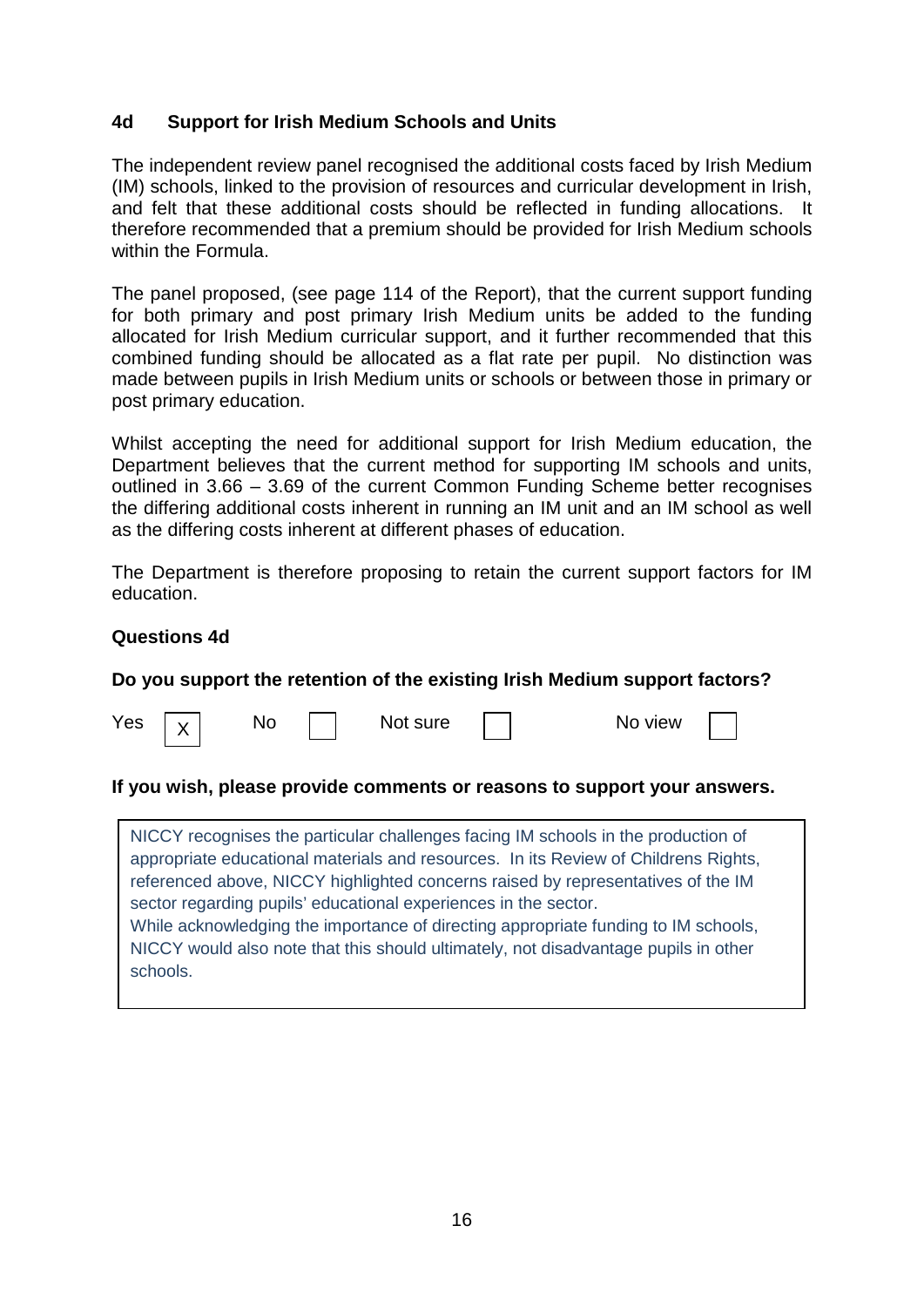## **4e Support for Special Units**

The special units factor currently operating within the CFF is designed to support primary and post-primary pupils in special units and not pupils with statements of special educational need in mainstream classes.

Special units are units established within mainstream primary or post primary schools which have been approved by the Department for the purposes of making special educational provision for pupils with statements of special educational needs. Pupils within these units are funded at a lower weighting as the staffing of the unit is similar to that of special schools in that they are dictated not solely by the number and age of pupils but also by the needs of the pupils. Therefore staffing costs for these units are met outside the formula. However schools must ensure that children attending the unit engage as much as possible with other children within the school and schools still have to provide for books, materials, examination fees etc. There may also be administration costs associated with the running of the units.

In recognition of these costs special units are allocated an appropriate lump sum via the Common Funding Formula.

The independent review panel recommended that this lump sum allocation not be retained and the funding previously allocated through it be allocated on a special unit per pupil basis.

The Department is of the view that the needs of pupils in special units are already paramount in determining and allocating staffing and other resources required within the unit and therefore the individual needs of the pupils are already the clear focus. The Department does not believe that removing the special unit support will benefit the children in the unit.

#### **Questions 4e**

#### **Do you support the retention of the existing Special Unit support factor?**



#### **If you wish, please provide comments or reasons to support your answers.**

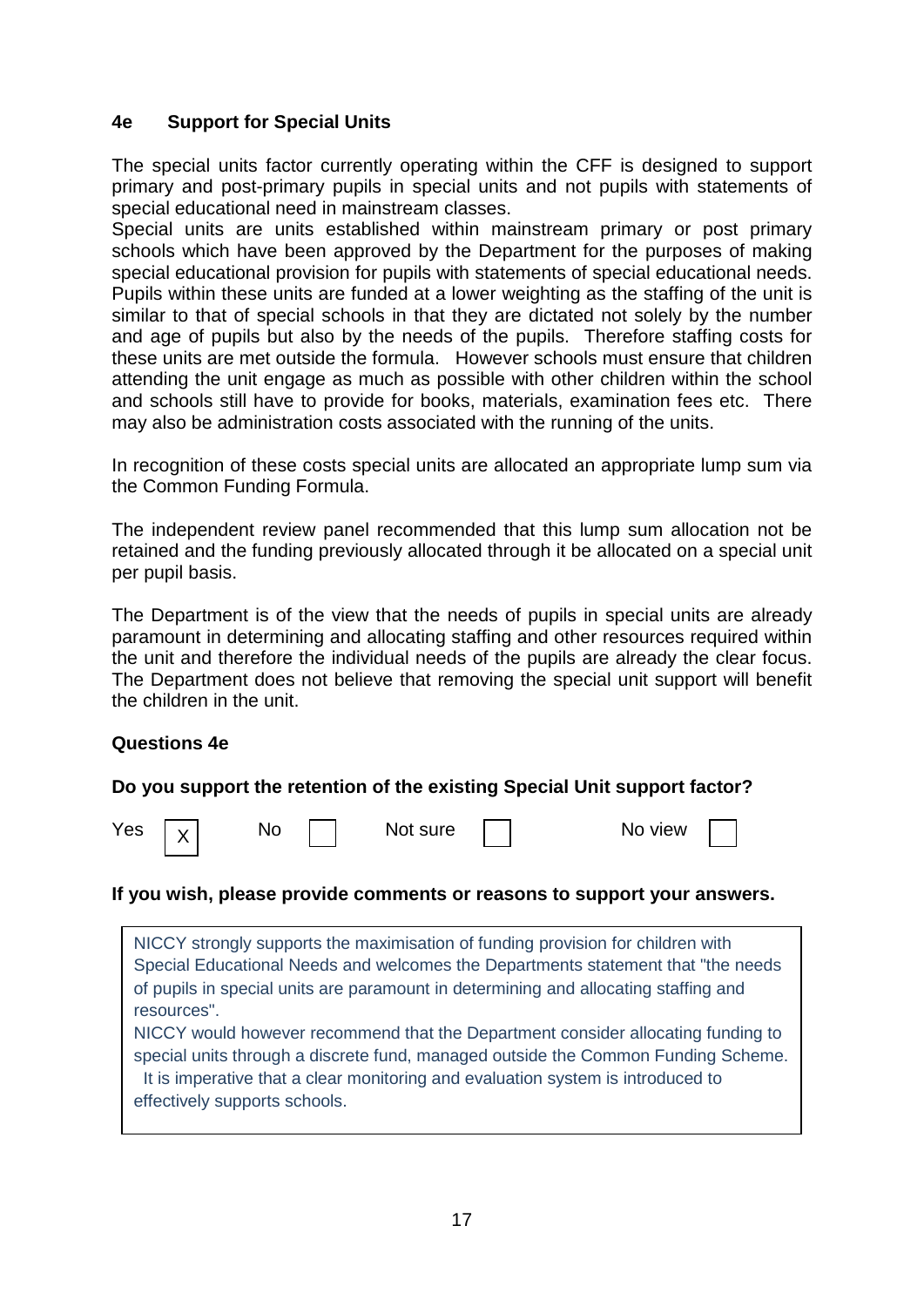## **5. Financial Management**

The independent review panel made a number of recommendations relating to how the Department allocates and monitors funding and accounts for it. It also made reference to school surpluses. The Minister has made clear that money delegated to schools should be spent on improving the outcomes for the children and young people at those schools.

The Department therefore proposes that the processes for monitoring, providing challenge, support and intervening in schools on financial management issues should be closely aligned to the processes in place in relation to school improvement. A financial classification of schools should be developed, together with comprehensive intervention procedures for schools that have excessive deficits and surpluses*.* 

## **5a Financial Monitoring and Intervention**

#### **Question 5a**

Do you agree that DE, working with ELBs and other education bodies should develop a revised financial classification system which will include clear guidance on intervention as well as support?

| Yes | $\checkmark$ | NC |  | 'ot sure<br>Νć |  | view<br>-NC |  |  |
|-----|--------------|----|--|----------------|--|-------------|--|--|
|-----|--------------|----|--|----------------|--|-------------|--|--|

If yes, please tell us what requirements you think should be included?

Where schools have accumulated considerable surplus in their budget, consideration should be given to whether additional funding planned for allocation to such schools could be used more effectively in other schools to support educational provision. Ultimately, funding should be directed towards pupils who are most in need.

**5** Federal Budgets or resources. Where schools have a surplus in their budget, it is important they can provide justification regarding their spending plans for example, where funding is earmarked for particular

The Department has agreed that the number of funded initiatives for schools should be restricted both to minimise administrative costs and effort at centre and within schools and to encourage greater focus and coherence of approach at school level. In future the use of earmarked funding by schools should be effectively monitored; with appropriate interventions should expectations not be met.

An exit strategy for each funded initiative should be developed prior to its implementation, to alleviate the risk that progress achieved during the initiative will be surrendered upon cessation of the funding stream.

In addition, as outlined by the Education Minister in his Statement on the 11 June, the Department will review all current earmarked initiative funding to ensure that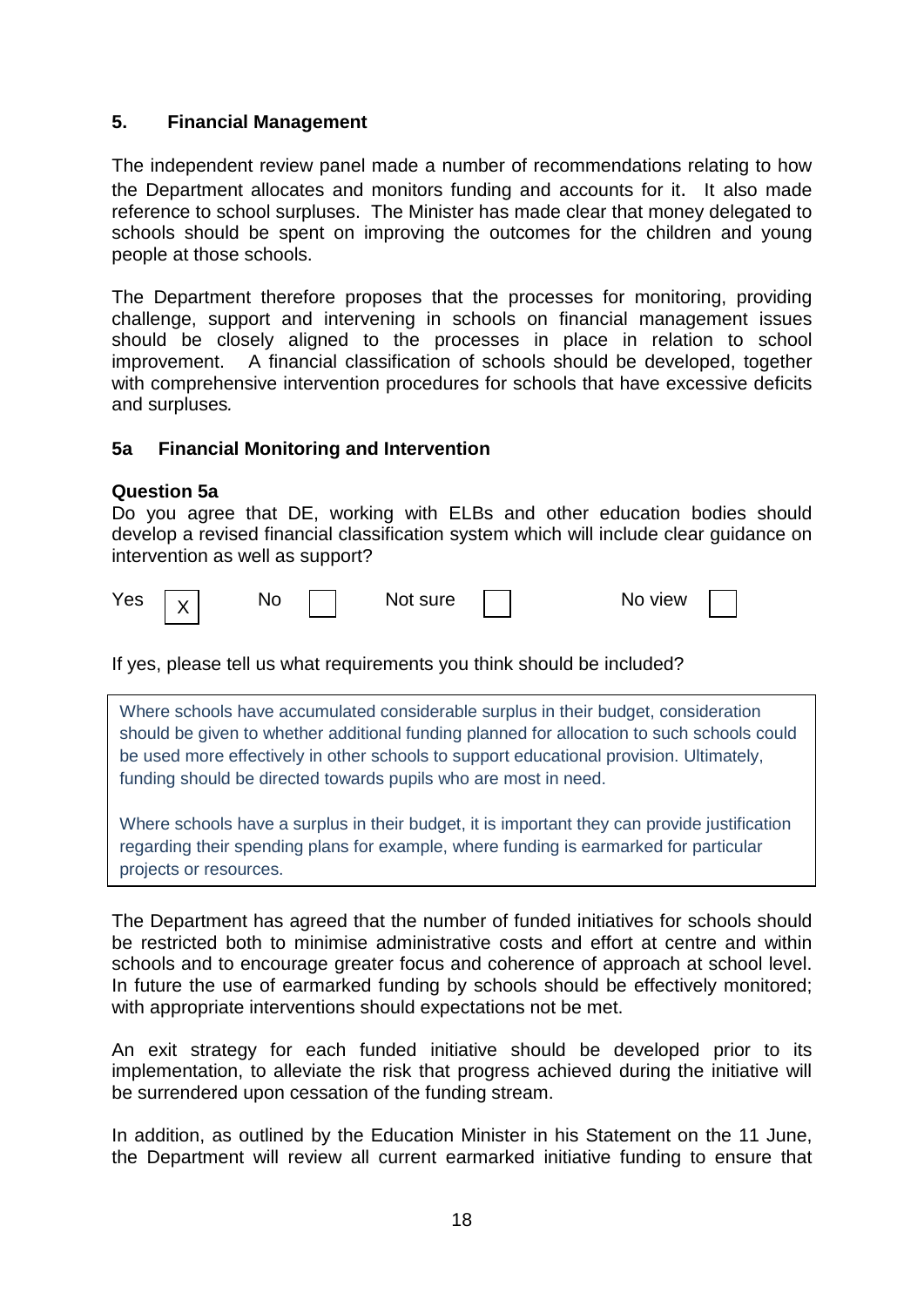earmarked funding is the best approach and that funding would not be better used by being directly delegated to schools via the funding formula.

#### **Question 5b**

Do you feel it is appropriate to review how earmarked funding streams are allocated to schools?

|                                                                                                   | Yes $\boxed{x}$ | $\mathsf{No} \quad \Box$ |  | Not sure |  | No view $\vert \vert$ |             |  |  |
|---------------------------------------------------------------------------------------------------|-----------------|--------------------------|--|----------|--|-----------------------|-------------|--|--|
| Do you think there is the correct level of monitoring and intervention by funding<br>authorities? |                 |                          |  |          |  |                       |             |  |  |
|                                                                                                   | $Yes$           | No                       |  | Not sure |  | No view               | $X_{\perp}$ |  |  |

#### **If you wish, please provide comments or reasons to support your answers.**

Monitoring of funding should be at a level necessary to ensure that all monies are used as effectively and efficiently as possible and to benefit pupils' educational experiences as much as possible.

#### **6. Special Education**

Many children and young people have special educational needs (SEN). The independent review therefore considered the pros and cons of funding special schools via a funding formula as well as considering the current funding arrangements that support pupils with special educational needs within mainstream schools.

There are challenges associated with adopting a formulaic approach to allocating funding for SEN support when that support is designed to reflect the individual needs of a pupil with special educational needs and will therefore vary from pupil to pupil. The independent review concluded that such funding does not, at this time, lend itself to allocation via a formula. It proposed that, for now, the Department should retain the existing arrangements for funding special schools and pupils with statements of educational needs but that it should include a focus on improving the quality of financial information available for special schools.

#### **Question 6**

Do you accept that the arrangements for funding special schools should be kept under review and that enhanced financial information should be available to help governors and senior leadership teams reach fully informed decisions?

|                                                                          | Yes |  | No                               |  | Not sure                                                                                                                                                                                                                                                                                                                                                                                                                                                                                                                                                                                                                                                                                                                                                                                                                                                                                 |  |  | No view |  |  |  |
|--------------------------------------------------------------------------|-----|--|----------------------------------|--|------------------------------------------------------------------------------------------------------------------------------------------------------------------------------------------------------------------------------------------------------------------------------------------------------------------------------------------------------------------------------------------------------------------------------------------------------------------------------------------------------------------------------------------------------------------------------------------------------------------------------------------------------------------------------------------------------------------------------------------------------------------------------------------------------------------------------------------------------------------------------------------|--|--|---------|--|--|--|
| If you wish, please provide comments or reasons to support your answers. |     |  |                                  |  |                                                                                                                                                                                                                                                                                                                                                                                                                                                                                                                                                                                                                                                                                                                                                                                                                                                                                          |  |  |         |  |  |  |
|                                                                          |     |  | diverse needs of these children. |  | In its evidence to the Review Panel, NICCY highlighted a number of issues in relation to children with<br>SEN and disabilities, emphasising the need for the allocation of adequate resources to meet the<br>It is important that the funding arrangements for special schools are kept under review and particularly<br>in light of the current review of the SEN and Inclusion policy. NICCY has yet to be satisfied that the<br>new framework, as a whole, will provide the safeguards necessary to ensure that the needs of all<br>children and young people with SEN will be met.<br>Significant demands will be placed on mainstream schools to provide support for pupils with SEN and<br>in the absence of a ring-fenced SEN budget, there are considerable concerns that any reduction in a<br>schools budget will have an adverse impact on the provision for pupils with SEN. |  |  |         |  |  |  |